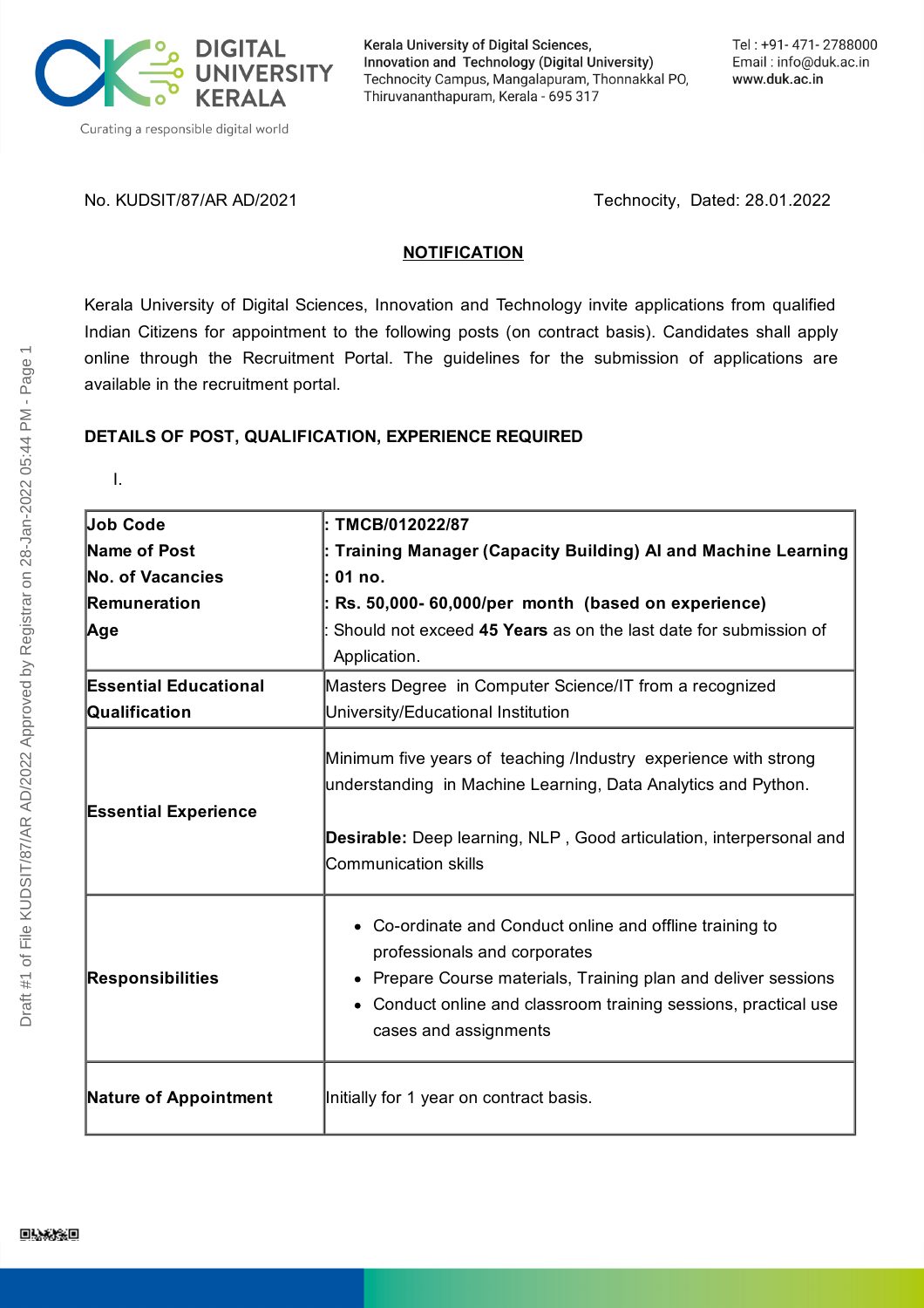| Job Code                     | : TECB/012022/87                                                          |
|------------------------------|---------------------------------------------------------------------------|
| Name of Post                 | Training Executive (Capacity Building) -Data Analytic and Web             |
|                              | <b>Application</b>                                                        |
| No. of Vacancies             | 01 no.                                                                    |
| Remuneration                 | Rs. 35,000-45,000/ per month (based on experience)                        |
| Age                          | Should not exceed 45 Years as on the last date for submission of          |
|                              | Application.                                                              |
|                              | Masters Degree in Computer Science/IT from a recognized                   |
|                              | University/ Educational Institution with minimum 3 years of experience    |
|                              | in teaching/Industry.                                                     |
| <b>Essential Educational</b> | <b>OR</b>                                                                 |
| Qualification                | B. Tech in Computer Science from a recognized                             |
|                              | University/Educational Institution with 5 years' experience in Big Data   |
|                              | and Data Analytics, Full Stack Web Development, Java/JavaScript,          |
|                              | Python, PHP and Good interpersonal and Communication skills               |
|                              | • Conduct online and offline training to professionals and<br>corporates. |
| <b>Responsibilities</b>      | • Conduct online and classroom training sessions by providing             |
|                              | practical use cases and assignments.                                      |
|                              | • Assist in the lab for domain specific use case preparation and          |
|                              | implementation.                                                           |
| <b>Nature of Appointment</b> | Initially for 6 months on contract basis.                                 |

# **Age Relaxation for submission of application:**

i. 5 years for candidates belonging to SC/ ST and 3 years for OBC candidates

# **Mode of Selection:**

i. The selection will be based on an interview.

# **General Instructions:**

- I. Scanned copy of the documents to prove age, qualifications, experience, etc. should be uploaded along with online application and originals to be produced as and when called for. **Applications without attaching the above documents shall be summarily rejected.** No further chance will be given for submitting the same.
- II. Candidates, who are in the service of the Government of India or any of the State Governments, etc. while applying, should obtain a No Objection Certificate from their Head of Office or Department and keep it with them. If candidates fail to produce the No Objection Certificate as and when called for, his/her candidature will stand canceled.

Draft #1 of File KUDSIT/87/AR AD/2022 Approved by Registrar on 28-Jan-2022 05:44 PM - Page 2

Draft #1 of File KUDSIT/87/AR AD/2022 Approved by Registrar on 28-Jan-2022 05:44 PM - Page

 $\sim$